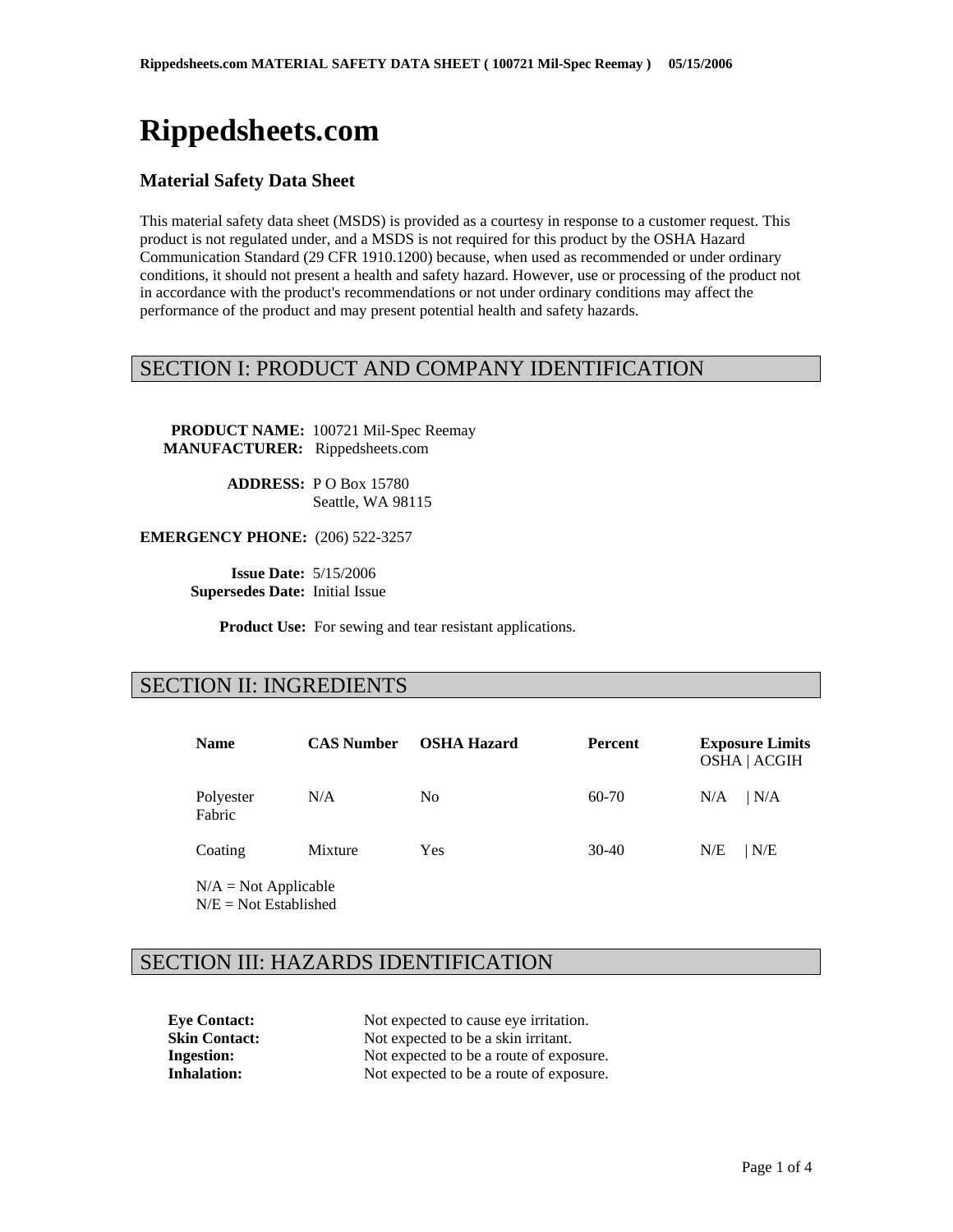## SECTION IV: FIRST AID MEASURES

#### **ROUTES OF ENTRY**

**Inhalation:** N/A **Skin Contact:** N/A **Eye Contact:** N/A **Ingestion:** N/A

# SECTION V: FIRE FIGHTING MEASURES

#### **EXTINGUISHING MEDIA**

| CO <sup>2</sup> |  |
|-----------------|--|
| Water           |  |
| Foam            |  |
| Dry Chemical    |  |

### **FLASHPOINT**

Flash Point: N/A Method Used: N/A Auto-Ignition Temperature: N/A

#### **FLAMMABLE LIMITS IN AIR % BY VOLUME**

LEL: N/A UEL: N/A

### **SPECIAL HAZARDS**

During combustion, smoke may contain toxic compounds such as carbon monoxide, and other elemental oxides.

#### **PROTECTIVE EQUIPMENT**

No special measures required

# SECTION VI: ACCIDENTAL RELEASE MEASURES

#### **PERSON-RELATED SAFETY PRECAUTIONS**

Wear protective equipment. Keep unprotected persons away.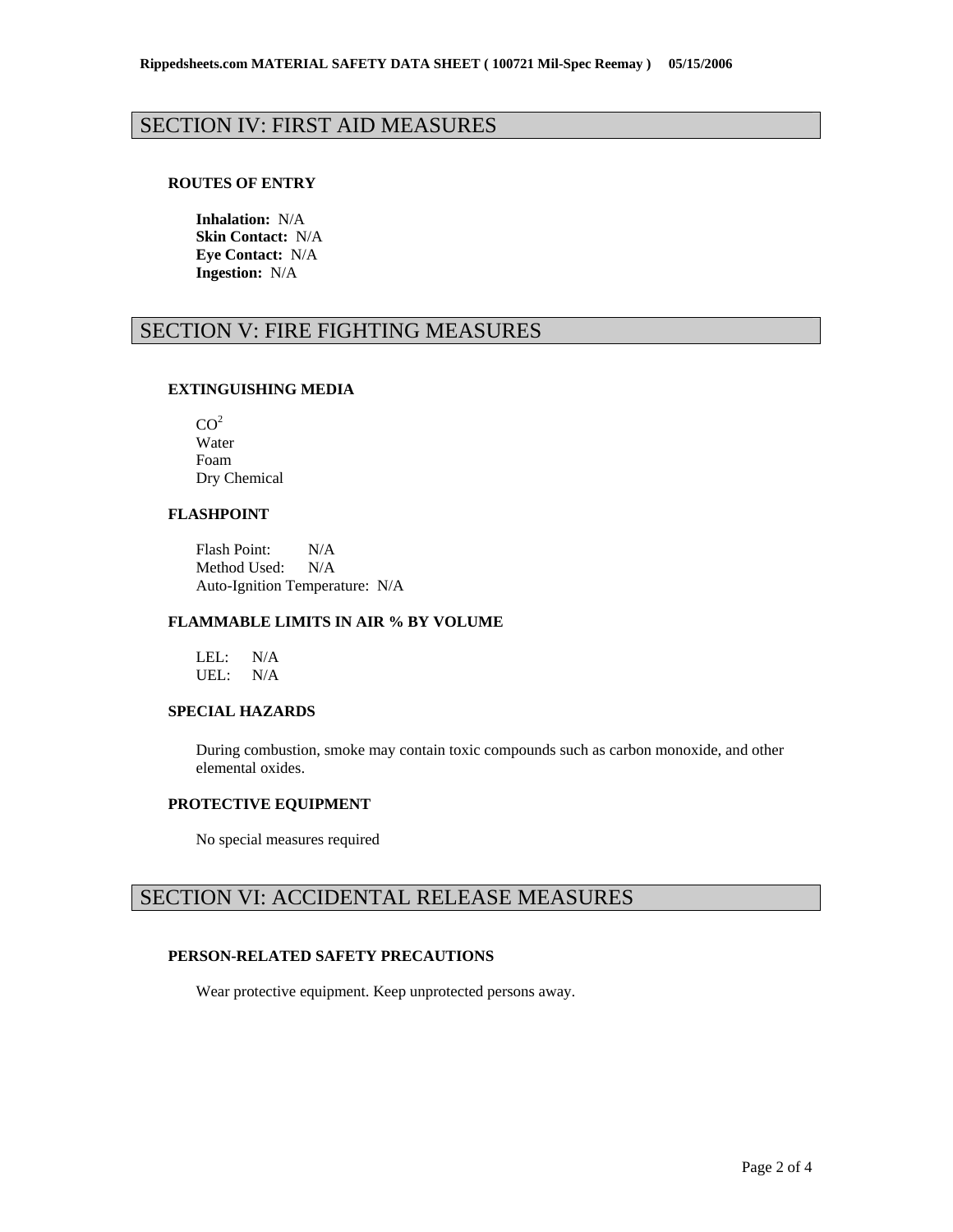# SECTION VII: HANDLING AND STORAGE

#### **INFORMATION ABOUT PROTECTON AGAINST EXPLOSIONS AND FIRES**

Keep away from potential fire hazards

### SECTION VIII: EXPOSURE CONTROLS/PERSONAL PROTECTION

### **OTHER PROTECTIVE WORK CLOTHING**

ANSI approved steel-toed shoes if handling bulk rolls or large quantities.

#### **RESPIRATORY PROTECTION**

None required for normal use.

#### **GLOVES**

None required for normal use.

### **EYE PROTECTION**

None required for normal use.

#### **OTHER WORK/HYGIENE PRACTICES**

Wash hands with soap and water after handling.

### SECTION IX: PHYSICAL AND CHEMICAL PROPERTIES

#### **GENERAL INFORMATION**

Coated fabric for use in durable care labels.

# SECTION X: STABILITY AND REACTIVITY

**Stability:** *N/A* **Conditions to avoid:** Fire or excessive heat **Incompatibility:** None **Hazardous decomposition products:** None **Hazardous polymerization:** Will not occur